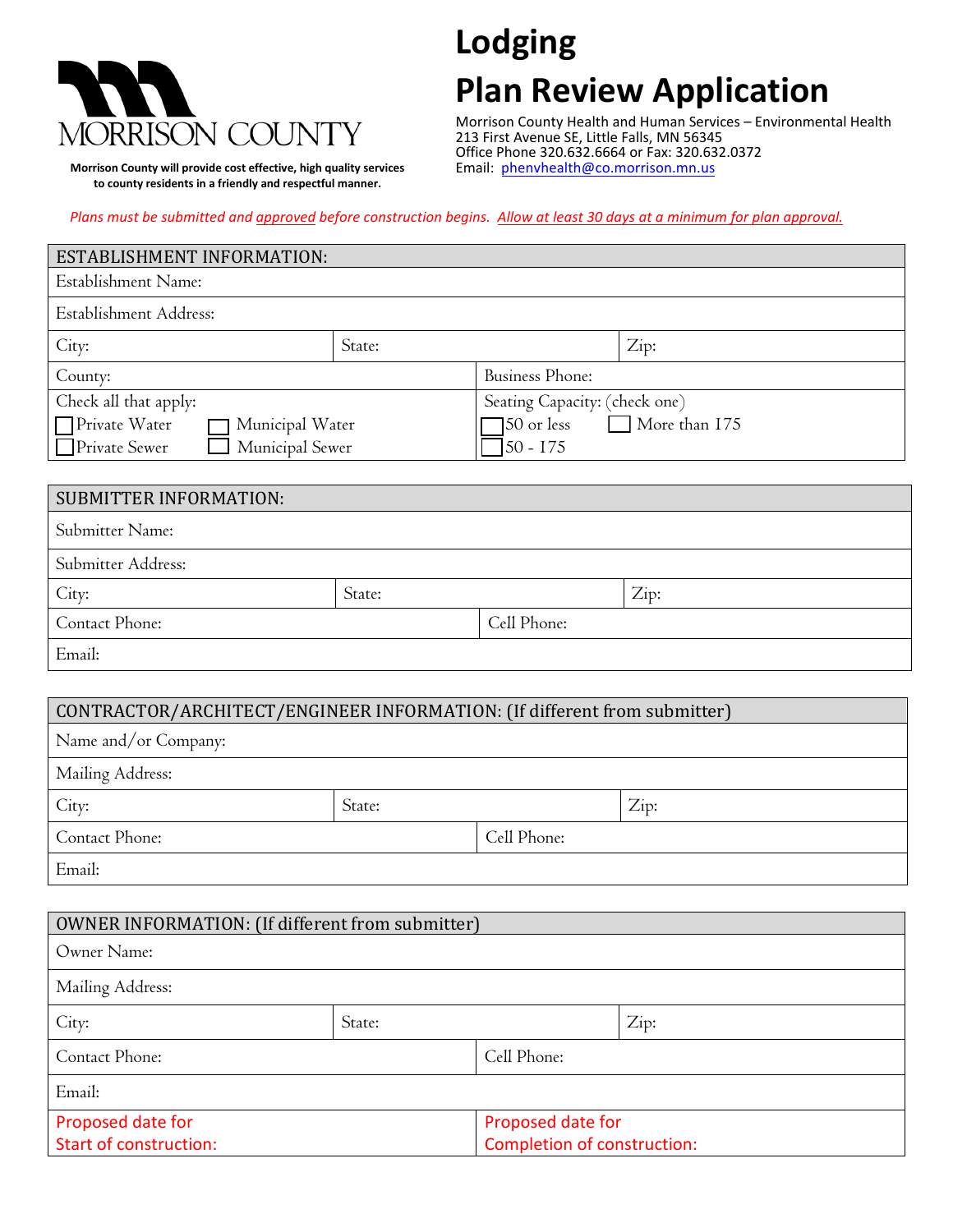### Plan Review Fee Schedule for New Construction

### Plan Review Fee Schedule for Remodel

| <b>FOR OFFICE USE ONLY:</b>                        |              |      |  |
|----------------------------------------------------|--------------|------|--|
| Date Received:                                     | Check $\#$ : | Fee: |  |
| Please make checks payable to: Morrison County HHS |              |      |  |

Checklist of Submittal Items needed to complete plan review:

- o Blue print/drawing of facility
- o Plumbing Plan Review submitted to Minnesota Department of Labor & Industry
- o Appropriate Fees payable to Morrison County HHS
- o Copy of CUP's (Conditional Use Permits) if issued
- o Completed Lodging Plan Review Application

Who completed this application?

Date of completed application \_\_\_\_\_\_\_\_\_\_\_\_\_\_\_\_\_\_\_\_\_\_\_\_\_\_\_\_\_\_\_\_\_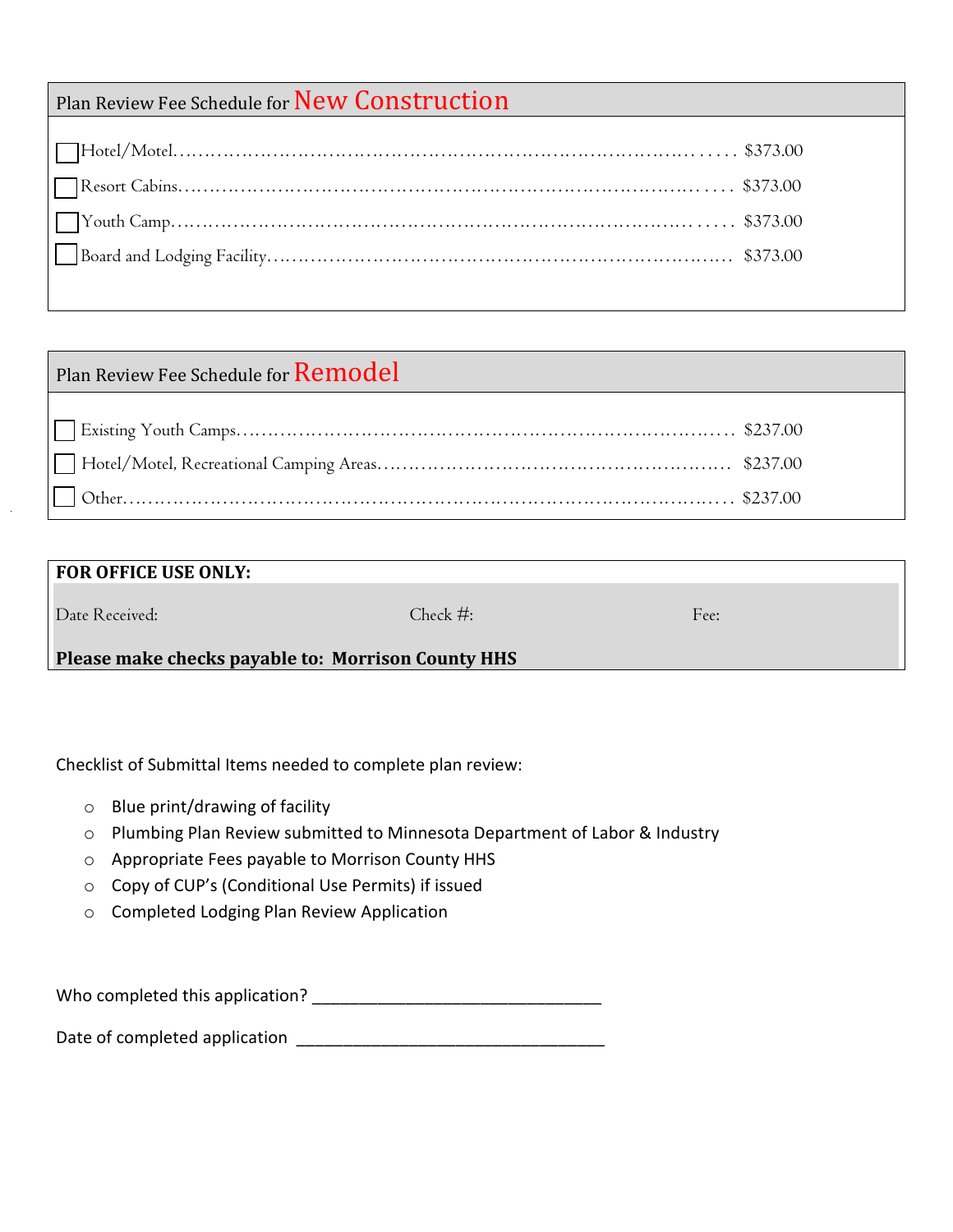## **ROOM FINISH SCHEDULE**

Bedroom Information for Lodging Facility

|     | Room       | <b>Dimensions</b> | # of Beds    | Size of Beds | # persons allowed |
|-----|------------|-------------------|--------------|--------------|-------------------|
| Ex. | Bedroom #2 | 12 X 12           | $\mathbf{1}$ | king         | $\overline{2}$    |
|     |            |                   |              |              |                   |
|     |            |                   |              |              |                   |
|     |            |                   |              |              |                   |
|     |            |                   |              |              |                   |
|     |            |                   |              |              |                   |
|     |            |                   |              |              |                   |
|     |            |                   |              |              |                   |
|     |            |                   |              |              |                   |

#### **4625.0900 SPACE REQUIREMENTS.**

Every room occupied for sleeping purposes by one person shall contain at least 70 square feet of usable floor space, and every room occupied for sleeping purposes by more than one person shall contain not less than 60 square feet of usable floor space for each occupant thereof. Under no circumstances shall there be provided less than 400 cubic feet of air space per occupant. Beds shall be spaced at least three feet apart when placed side by side. No sleeping quarters shall be provided in any basement having more than half its clear floor to ceiling height below the average grade of the adjoining ground.

### **4625.1000 BEDDING AND LINEN REQUIREMENTS.**

All beds, bunks, cots, and other sleeping places provided for guests in hotels, motels, resorts, and lodging houses shall be supplied with suitable pillow slips and under and top sheets. All bedding including mattresses, quilts, blankets, pillows, sheets, spreads, and all bath linen shall be kept clean. No bedding including mattresses, quilts, blankets, pillows, bed and bath linen shall be used which are worn out or unfit for further use. Pillow slips, sheets, and bath linen after being used by one guest shall be washed before they are used by another guest, a clean set being furnished each succeeding guest. For any guest occupying a guest room for an extended period of time, a fresh set of sheets and pillow slips shall furnished at least once each week, and at least two clean towels shall be furnished each day, except that the proprietor will not be responsible for the sheets, towels, pillow slips, and bath linen furnished by a guest.

### **4625.1100 ROOM FURNISHING REQUIREMENTS.**

All equipment, fixtures, furniture, and furnishings, including windows, draperies, curtains, and carpets, shall be kept clean and free of dust, dirt, vermin, and other contaminants, and shall be maintained in good order and repair.